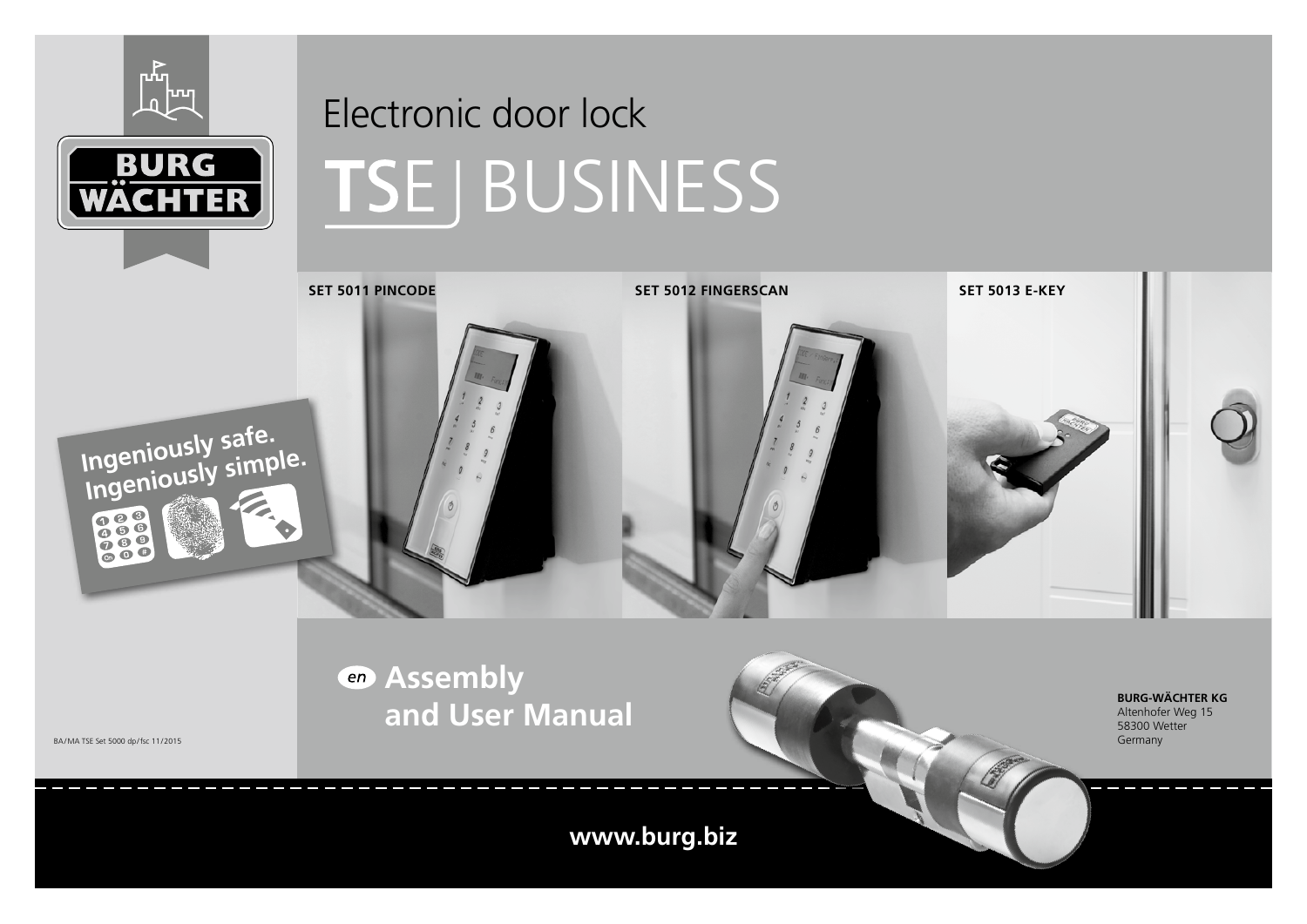## **Structure**



TSE Keypad FS

# **Image**

## **On button**

Activation of the keypad for entry of an opening code.

#### **Enter button**

Selection of a menu item.

## **Function button**

 The function button provides for a variety of actions depending on the actual status of the keypad. The display indicates, which function is active.

## **1) Entry into the menu for programming**

When the "Func:M" symbol is displayed, the menu can be reached by pressing the "Function" button. In the menu, the buttons "1" and "2" can be used as a scroll function to navigate through its structure.

## **2) Deleting an entry action**

When the "Func:C" symbol is displayed, the last entry can be cancelled by pressing the "Function" button.

# **3) Entry into the previous programming level / Back**

When you are in the menu, the symbol "Func:<" is displayed. By pressing the "Function" button, you return into the menu structure on the next higher level.

## **D** Battery status indication

 $\Box$  Battery full  $\Box$  Battery empty

The display indicates the battery statuses of the cylinder unit and the keypad unit. The indication on the display concerns the batteries with the lowest status. In case a battery is empty, the display indicates as follows: *Replace the battery inside the keypad or replace the battery inside the knob.* 

When the battery has been replaced and then the opening code has been entered twice, the actually lowest battery status is displayed. When only a single battery set is replaced, the display can still indicate an "incomplete" status, despite the replacement. In case you do not replace the batteries in spite of the replacement indication, you will have to enter the valid opening code once more in order to open the door. At the same time, the LED of the inner knob flashes 5 x 5 times. You can still open the door in this way approx. 50 times. Then it can only be opened using the administrator code. Now the batteries must be replaced, otherwise the door cannot be opened any more.

## **Fingerscan-Sensor**

To open with or register the particular finger.

## Dear customer,

Thank you very much for your decision for the TSE Series 5000 electronic locking system by BURG-WACHTER. This system has been developed and manufactured using the latest technical potential and satisfies high security requirements. The electronic cylinder can be used easily without any drilling and installation of cables in any door prepared for profile cylinder up to a door thickness of 120 mm (60/60, measured at the central detent bolt). The electronic cylinder is perfectly suitable for both new installations and upgrading. Besides this, you have diverse additional options, e.g. on which identification medium shall be used. You can find ut more on the following pages.

#### **Remove the battery protection strip from the inner knob in order to energise the cylinder.**

**Important:** Please read the entire User Manual before you start programming. We hope you enjoy your new locking system.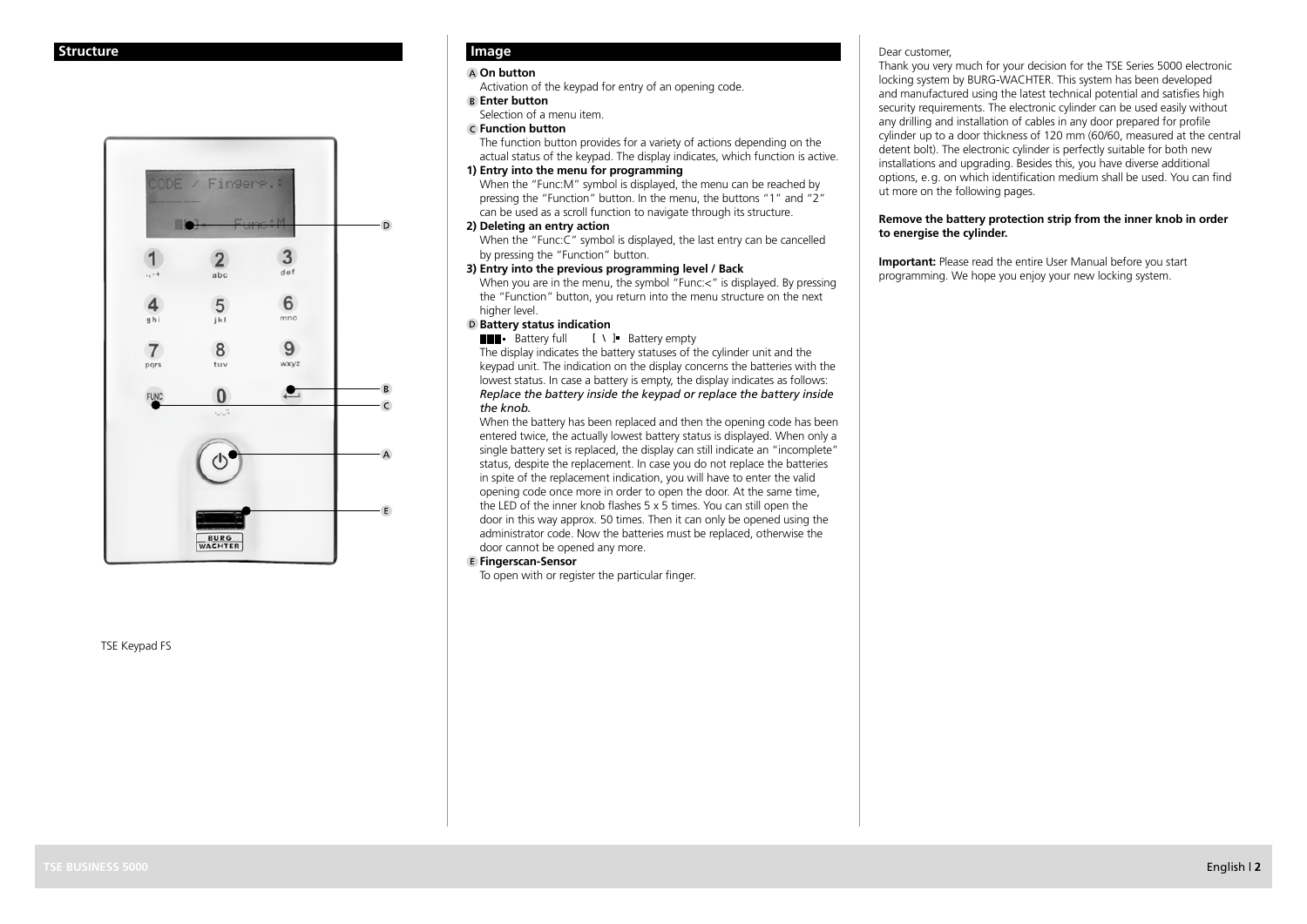# **TSE Set 5011 PINCODE**

The electronic cylinder operates using a 6-digit numeric code. Optionally, the TSE 5103 E-KEY remote key can as well be used.

## **Functions (standard)**

– Total number of users: up to 48 – Also an E-KEY can be assigned to each pin code user (except for administrator).

## **Optional locking media**

– TSE 5103 E-KEY remote key

#### **Additional functions available using the optional TSE Software, for example:**

- User administration
- Time and calendar functions
- Assignment of authorisations
- History functions

## **Administratorcode**

– Factory set to 1-2-3-4-5-6 (please be sure to change)

## **Optical signalling**

The optical signal in form of a LED is incorporated in the knob on the inner side of the door. This LED informs you on the following:

- 1 x brief: lock has been opened
- 2 x brief: lock has been shut
- $-$  every 5 sec. 1  $\times$  brief: permanent opening activated
- $-1 \times \text{brief}$ , 1  $\times$  long, 2 sec. pause, repetition: lock in programming mode
- $-5 \times$  brief, 2 sec. pause, repetition after 20 sec.: cylinder battery empty

#### **Technical data Blocking times** After 3 x wrong code is entered 1 minute, then always 3 minutes **Display Adjustable to 12 languages Power supply for keypad** 2 x MIGNON LR6 AA ALKALINE **Power supply for cylinder** 2 x MIGNON LR6 AA ALKALINE **Permissible ambient conditions\*** -15 °C / +50 °C / up to 93 % rel. air humidity (noncondensing) Allowed temperature range: -20 °C / +50 °C *As a result of extreme temperature changes, the display can react slowly or darken.* **Keypad protection** | IP65

\* In case the temperature exceeds the specified range, a corresponding warning message is indicated on the display. Provide for appropriate corrective action!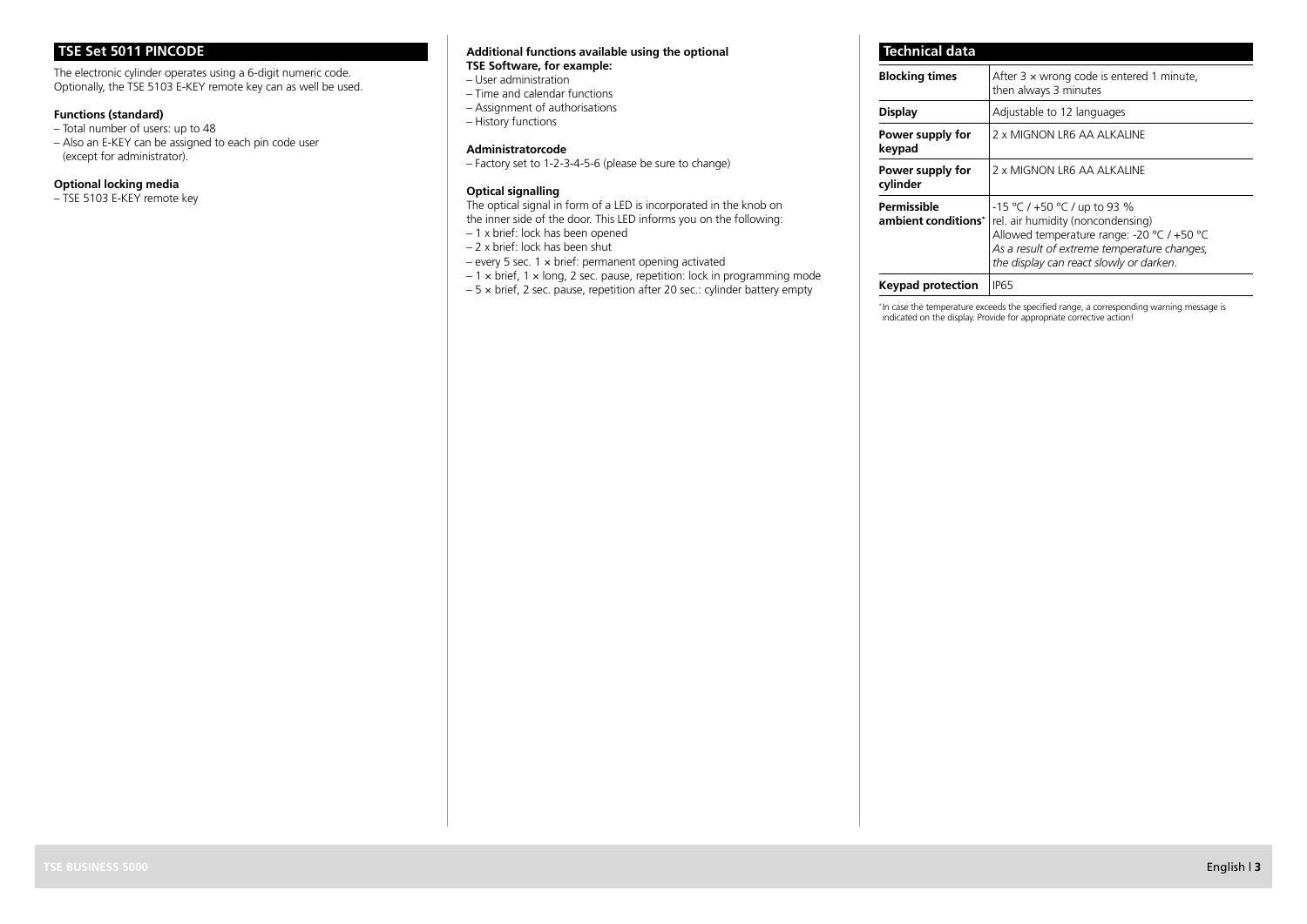# **TSE Set 5012 FINGERSCAN**

The electronic cylinder operates using a fingerscan. In addition, the cylinder can be operated by entering the 6-digit numeric code, or also using the optionally delivered TSE 5103 E-KEY. In add. to that, you can also use the 6-digit numeric code, as well as the TSE 5103. E-Key in order to control the cylinder.

Up to 24 fingers can be programmed using the keypad. The users are created separately (USER XXX\_FP). If a code and / or an E-KEY should additionally be assigned to a user, it needs to be created separately.

**Attention!** The fingerscanner must not be cleaned with detergents. Please use a slightly moist cloth for this purpose.

## **TSE 5012 FINGERSCAN functions (standard)**

- Total number of users: up to 48, out of which 24 can be programmed with fingerscan
- One E-KEY can be assigned to each code user (except administrator)
- Also a code can be assigned to every E-KEY user

#### **Optional locking media**

 $-$  TSF 5103 F-KFY

## **Additional functions available using the optional TSE Software, for example:**

- User administration
- Time and calendar functions
- Assignment of authorisations
- History functions

## **Administrator code**

– Factory set to 1-2-3-4-5-6 (please be sure to change it)

## **Optical signalling**

The optical signal in form of a LED is incorporated in the knob on the inner side of the door. This LED informs you on the following:

- 1 x brief: lock has been opened
- 2 x brief: lock has been shut
- every 5 sec. 1 × brief: permanent opening activated
- $-1 \times \text{brief}$ , 1  $\times$  long, 2 sec. pause, repetition: lock in programming mode  $-5 \times$  brief, 2 sec. pause, repetition after 20 sec.: cylinder battery empty

**Technical data**

| <b>Blocking times</b>                                 | After $3 \times$ wrong code is entered 1 minute,<br>then always 3 minutes                                                                                                                                 |  |
|-------------------------------------------------------|-----------------------------------------------------------------------------------------------------------------------------------------------------------------------------------------------------------|--|
| Display                                               | Adjustable to 12 languages                                                                                                                                                                                |  |
| Power supply for<br>keypad                            | 2 x MIGNON LR6 AA ALKALINE                                                                                                                                                                                |  |
| Power supply for<br>cylinder                          | 2 x MIGNON LR6 AA ALKALINE                                                                                                                                                                                |  |
| <b>Permissible ambient</b><br>conditions <sup>*</sup> | -15 °C / +50 °C / up to 93 %<br>rel. air humidity (noncondensing)<br>Allowed temperature range: -20 °C / +50 °C<br>As a result of extreme temperature changes, the<br>display can react slowly or darken. |  |
| .                                                     | $-$                                                                                                                                                                                                       |  |

## **Keypad protection class** | IP55

\* In case the temperature exceeds the specified range, a corresponding warning message is indicated on the display. Provide for appropriate corrective action!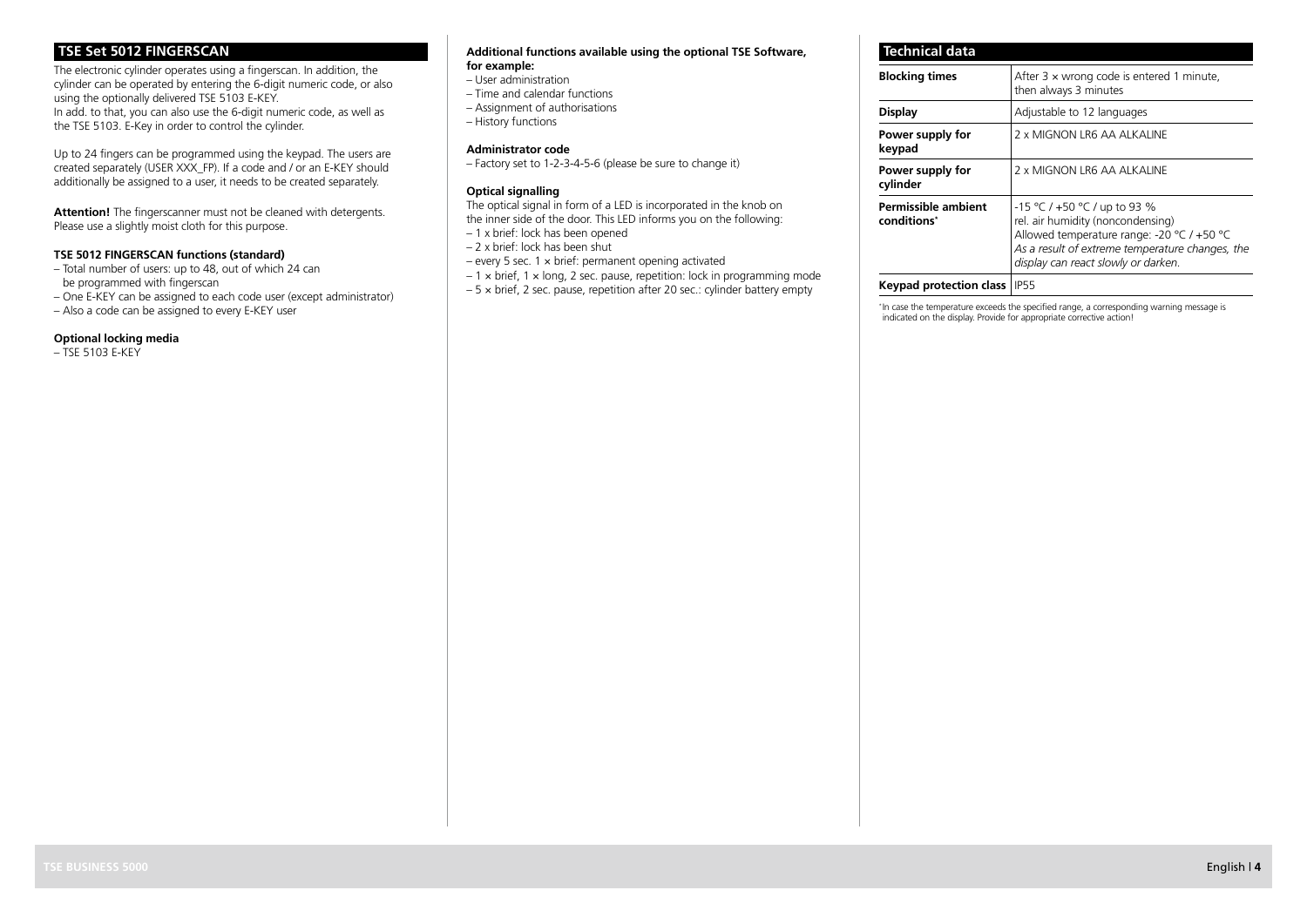# **TSE Set 5013 E-KEY**

The electronic cylinder operates using the E-KEY remote key. The principle of its function is similar to that of the car locking system. The cylinder can be controlled when the button is pressed once. The E-KEY can be subsequently programmed by means of a keypad or of a TSE software. The radio range of the E-KEY is up to 3 m.

## **TSE 5003 E-KEY functions (standard)**

– Total number of users: up to 48

## **Optional locking media**

– TSE 5151 Keypad PIN – TSE 5152 Keypad FS (up to 24 fingerscans possible)

#### **Additional functions available using the optional TSE Software, for example:**

- User administration
- Time and calendar functions
- Assignment of authorisations
- History functions

#### **Administrator code**

The code is delivered separately on a sticker. It shall be carefully preserved. **Attention:** If it is lost, any programming changes or the use of all the administrator functions are no more possible.

## **Power supply for the cylinder**

 $-2 \times$  MIGNON LR6 AA ALKALINE

#### **Power supply for the E-KEY**

 $-1 \times$  CR 2032

#### **Optical signalling**

The optical signal in the form of a LED is incorporated in the knob on the inner side of the door. This LED informs you on the following:

- 1 x brief: lock has been opened
- 2 x brief: lock has been shut
- every 5 sec. 1 × brief: permanent opening activated
- $-1 \times \text{brief}$ , 1  $\times$  long, 2 sec. pause, repetition: lock in programming mode
- 5 × brief, 2 sec. pause, repetition after 20 sec.: cylinder battery empty

## **Opening**

The TSE, depending on thr version can be operated by use of a 6-digit code, or with fingerprint or with a TSE E-KEY.

#### **Opening with Pincode**

- $-$  Press the  $(1)$  key
- Enter the 6 digit PIN code (factory-set to 1-2-3-4-5-6). The display indicates "Please use rotating knob!" and the LED integrated in the cylinder flashes once when the opening is successful.
- Turn the cylinder knob.

#### **Opening with E-KEY**

- Press the button on the TSE E-KEY. The LED which is integrated in the cylinder flashes once upon successful opening.
- Turn the cylinder knob.

## **When using the opening procedure with an E-KEY, please note that**  the keypad should not be previously activated using the  $\bigcirc$  key!

## **Opening with Fingerprint**

- Press the  $()$  key
- Move the registered finger from the top to the bottom centrally over the sensor. The display indicates "Please use rotating knob!" and the LED integrated in the cylinder flashes once when opening is successful.
- Turn the cylinder knob.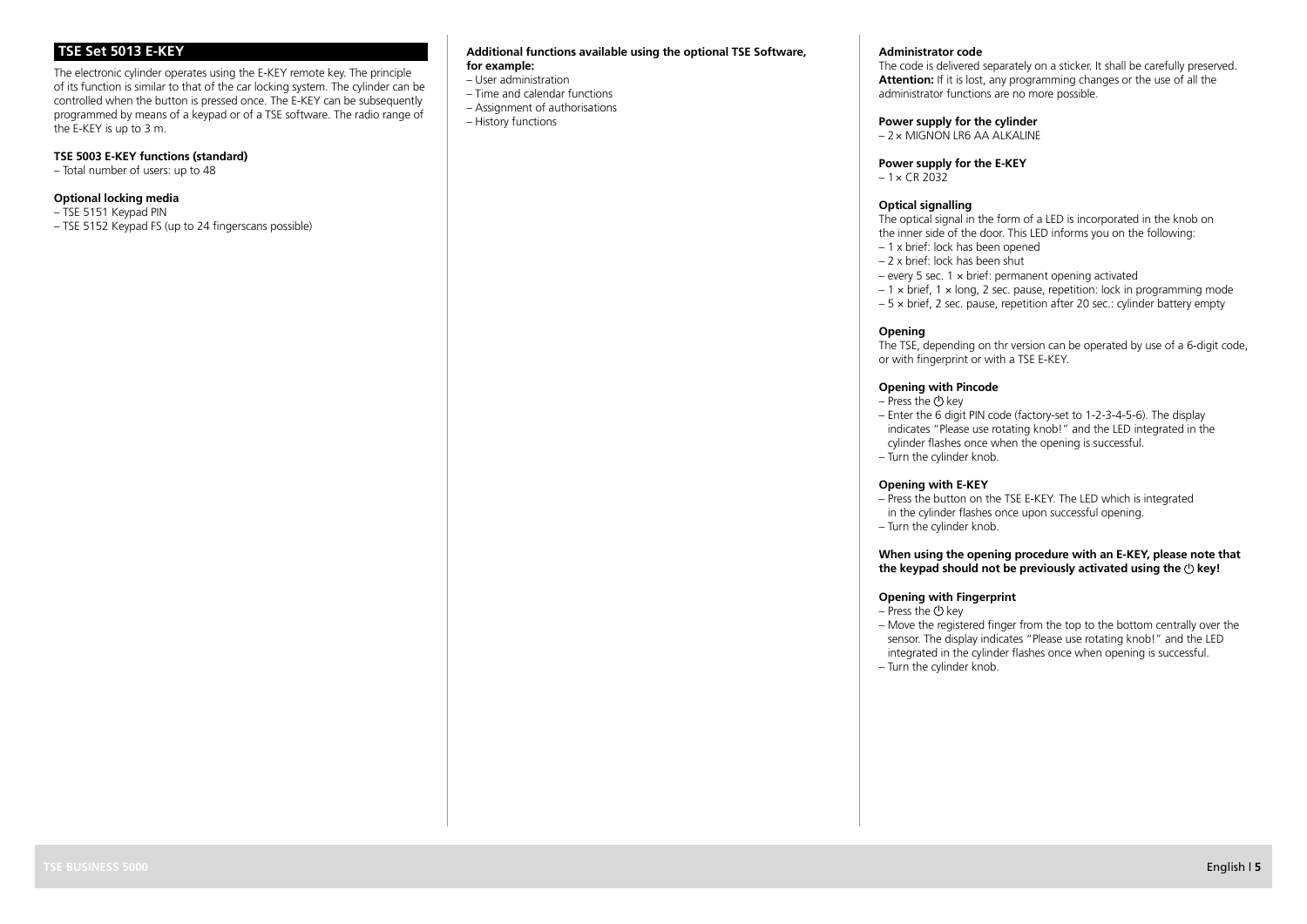## The functions for the products TSE 5011 and TSE 5012 are described below.

## **Code change menu**

## **Changing the administrator code and the user cod**

- Activate the keypad using the  $\langle \cdot \rangle$  key
- $-$  Then press FUNC, the "Code Change" menu is displayed
- $-$  Confirm your selection using  $\leftrightarrow$
- Now you can use the keys 1 or 2 to scroll until the administrator/ user, whose user code should be changed, is displayed – Confirm with  $\leftrightarrow$
- 
- Enter the code valid so far (existing code) and press  $\leftrightarrow$ – Enter the new code and confirm it with  $\leftrightarrow$
- 
- $-$  Repeat your entry and confirm it again with  $-$  "Code change accomplished" is displayed after a correct entry

## **Sprache/Language menu**

## **Various submenus are available under the Administrator menu**

- Activate the keypad using the  $\bigcirc$  key
- Then press FUNC, the "Code Change" menu is displayed
- Scroll using the 2 key until reaching the Administrator menu
- $-C$  on firm with  $\leftrightarrow$
- Use the keys 1 or 2 to scroll until the required language is displayed
- Confirm with  $\leftrightarrow$

## **Administrator menu**

## **Various submenus are available under the Administrator menu**

- **Create User with Code submenu**
- Activate the keypad using the  $\bigcirc$  key
- Then press FUNC, the "Code Change" menu is displayed
- Scroll using the 2 key until reaching the Administrator menu
- Confirm with  $\rightarrow$  The "Create User" menu item appears
- Confirm with  $\rightarrow$
- Scroll using the 2 key until reaching the "Create User: E-Key" item
- Confirm with  $\leftrightarrow$
- Enter the administrator code in order to acquire the authorisation for programming
- The next free memory cell is indicated (e.g. USER.003), press  $\leftrightarrow$
- Switch the E-KEY into programming mode (see instructions E-KEY)
- Confirm 2 x with  $\leftrightarrow$
- "Data has been saved" is displayed

## **Create User with E-Key submenu**

- Activate the keypad using the  $\ddot{\text{ }}$  key
- $-$  Then press FUNC, the "Code Change" menu is displayed
- Scroll using the 2 key until reaching the Administrator menu
- $-$  Confirm with  $-$  The "Create User" menu item appears
- $-C$  on firm with  $\leftrightarrow$
- Scroll using the 2 key until reaching the "Create User: E-Key" item  $\overline{\phantom{a}}$  Confirm with  $\overline{\phantom{a}}$
- Enter the administrator code in order to acquire the authorisation for programming
- $-$  The next free memory cell is indicated (e.g. USER 003), press  $\leftrightarrow$
- Switch the E-KEY into programming mode (see instructions E-KEY)
- $-C$  on firm  $2 \times$  with  $\leftrightarrow$
- "Data has been saved" is displayed

## **Create User with Fingerprint submenu**

- Activate the keypad using the  $\bigcirc$  key
- $-$  Then press FUNC, the "Code Change" menu is displayed
- Scroll using the 2 key until reaching the Administrator menu
- $-$  Confirm with  $-$  The "Create User" menu item appears
- $\overline{C}$  Confirm with  $\overline{C}$
- Scroll using the 2 key until l reaching the "Create User: Fingerprint" item
- Confirm with  $\rightarrow$
- Enter the administrator code in order to acquire the authorisation for programming
- "Register finger" is displayed
- Move the finger to be registered several times centrally over the sensor (the number of moves is indicated on the display)
- "User\_XXX\_FP successfully registered" is displayed

## **Submenu Assign E-KEY**

Using this function, you can subsequently assign an E-KEY radio code to an already existing user. For this purpose, proceed as follows:

- $-$  Activate the keypad using the  $\ddot{\text{C}}$  key
- Then press FUNC, the "Code Change" menu is displayed
- Scroll using the 2 key until reaching the Administrator menu
- Confirm with  $\leftrightarrow$
- Scroll using the 2 key until reaching the "Assign E-Key" item
- Enter the administrator code in order to acquire the authorisation for programming
- Scroll till reaching the user, to whom you intend to assign an E-Key, and confirm 2  $\times$  with  $\leftrightarrow$
- Switch the E-KEY into programming mode (see instructions E-KEY)
- Once the E-KEY is in programming mode, confirm on the keypad with  $\leftrightarrow$

**TSE BUSINESS 5000** English | **6** 

– "Data has been saved" is displayed

## **Submenu Delete**

- Using this menu, you can delete a user or an E-KEY.
- Activate the keypad using the  $\bigcirc$  key
- Then press FUNC, the "Code Change" menu is displayed
- Scroll using the 2 key until reaching the Administrator menu
- Confirm with  $\leftrightarrow$
- Scroll using the 2 key until reaching the "Delete" item
- Enter the administrator code in order to acquire the authorisation for programming
- Scroll till reaching the user or the identification medium (E-KEY) you wish to delete and confirm your selection 2  $\times$  with  $\cdot$
- "Data has been deleted" is displayed

#### **Submenu Time functions**

This is intended for setting the time and date

#### **• Setting the time:**

- Activate the keypad using the  $(1)$  key
- Then press FUNC, the "Code Change" menu is displayed
- Scroll using the 2 key until reaching the Administrator menu
- Confirm with  $\div$
- $-$  Scroll with the button 2 until the menu item "Admin. Settings Timer functions is displayed
- Confirm with  $\div$
- Time functions Time" appears
- Confirm with  $\rightarrow$
- Enter the administrator code in order to acquire the authorisation for programming
- Enter the hour (2 digits), confirm with  $\leftrightarrow$
- Enter the minute (2 digits), confirm with  $\leftrightarrow$
- "Data has been saved" is displayed

#### **• Setting the date:**

– Confirm with  $\leftrightarrow$ 

– Confirm with  $\rightarrow$ 

– Confirm with  $\rightarrow$ 

**Submenu TSE Setup**  General system settings **• Radio channel**

case,

– Activate the keypad using the  $\bigcirc$  key

Settings Timer functions "is displayed

– ..Time functions Date" appears

authorisation for programming – Enter the day (2 digits), confirm with  $\leftrightarrow$ – Enter the month (2 digits), confirm with  $\leftrightarrow$ – Enter the year (2 digits), confirm with  $\leftrightarrow$ – "Data has been saved" is displayed

– Then press FUNC, the "Code Change" menu is displayed

 $-$  Scroll with the button 2 until the menu item ... Admin.

– Enter the administrator code in order to acquire the

– Scroll using the 2 key until reaching the Administrator menu

The radio channel can be set up here (12 channels to select from). This might be required when the radio channel is already used by another application, e.g. WLAN, which can possibly lead to interference. In such

please select another channel with a spacing of at least 3 channels.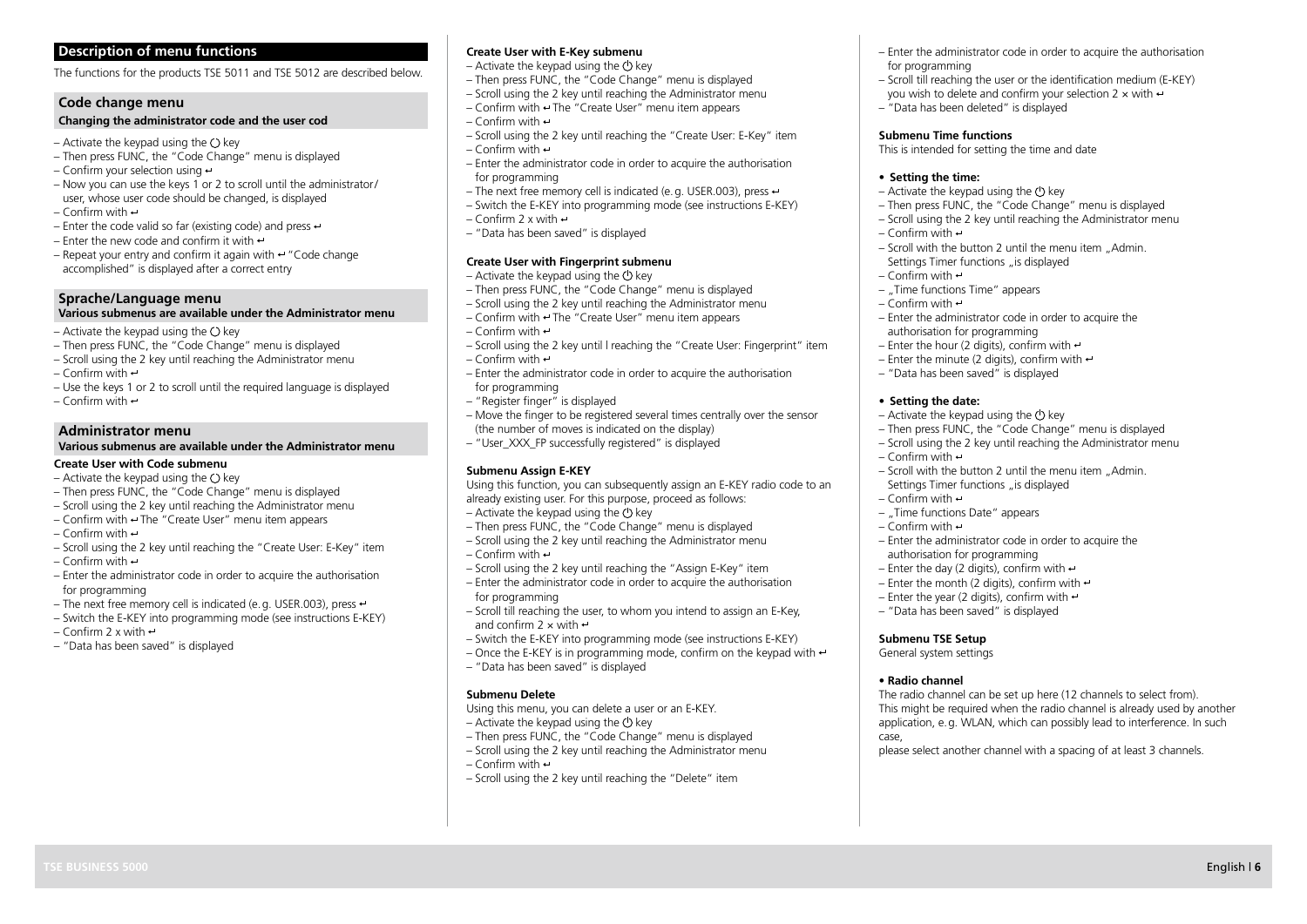#### **• Priority**

In case the door cannot be opened after several attempts with the E-KEY, the priority of the door can be increased by this function. Conversely, it might be advisable in such a case to reduce the priority of doors in a direct vicinity.

## **• Reorganize**

The use of this function is recommended when several users have been deleted.

- $-$  Activate the keypad using the  $(1)$  key
- $-$  Then press FUNC, the "Code Change" menu is displayed
- Scroll using the 2 key until reaching the Administrator menu
- $-C$  on firm with  $\leftrightarrow$
- Scroll using the 2 key until reaching the "Admin. TSE Setup" menu item
- $-$  Confirm with  $-$  The "TSE-Setup Reorganise" menu item appears
- $-C$  on firm with  $\leftrightarrow$
- Enter the administrator code in order to acquire the authorisation for programming "Reorganisation in progress" is displayedt

## **• Register**

After a replacement of the cylinder or the keypad, the two units have to be newly aligned, so that they can resume communication.

## **Registration of a keypad**

- $-$  Activate the keypad using the  $(1)$  key
- $-$  Then press FUNC, the "Code Change" menu is displayed
- $-$  Scroll using the 1 or 2 keys until reaching the Administrator menu-– Confirm with  $\leftrightarrow$
- Now scroll using the 1 or 2 keys until reaching the Admin. TSE Setup menu – Confirm with  $\div$
- Now scroll using 1 or 2 keys until reaching the Admin.
- TSE Setup Register menu – Confirm with  $\leftrightarrow$
- Enter the administrator code in order to acquire the authorisation for programming
- "Data has been saved" is displayed after a successful registration

**Attention:** Make sure that no other powered TSE unit is placed within a direct reach of the device when registering a new keypad of a new cylinder, as such unit could mistakenly be addressed instead of the intended one. When in doubt, disconnect such units from power.

## **• Energy-saving mode**

With the setting of the power saving mode, an optimal power consumption of the units is ensured. The power saving mode can be switched on or off. If the mode is turned on, no programming of the unit can be performed via the PC software.

**By default upon delivery the power saving mode is turned on, thus for a possible programming via the PC software it has to be turned off.**

## **Setting the power saving mode**

- Activate the keypad using the  $\ddot{\text{C}}$  key
- $-$  Then press FUNC, the "Code Change" menu is displayed
- Scroll using the 1 or 2 keys until reaching the Administrator menu Confirm with  $\leftarrow$
- Now scroll using the 1 or 2 keys until reaching the Admin. TSE Setup menu – Confirm with  $\div$
- Scroll using the button 1 or 2 as long as you reach the menu
- TSE Setup power saving mode"  $\overline{\phantom{a}}$  Confirm with  $\overline{\phantom{a}}$
- Enter the administrator code for the unit you want to change
- Using the button 1 or 2 you can activate or deactivate the power saving mode
- Confirm with  $\rightarrow$
- "Data has been saved" is displayed

## **Submenu FS reset**

(Function only active with TSE Fingerprint units) All stored fingerprints are deleted, however, the corresponding users are retained. Please select this menu and follow the instructions on the display

## **Menu E-KEY synchronisation**

In this menu, the channel of the E-KEY can be adapted to the channel of the input unit. This function is necessary when the radio channel of the cylinder is modified, although E-KEYs with the old channel setup are still in use.

- Activate the keypad using the  $\bigcirc$  key
- Then press FUNC, the "Code Change" menu is displayed

in case of repeated errors related to the use of fingerprints.

- Scroll using the 1 or 2 keys until reaching the KEY synchronization menu – Confirm with  $\rightarrow$
- Enter the administrator code of unit that needs to be synchronised
- "Data has been saved" is displayed after a successful registration

**Attention:** Make sure that no other powered TSE unit is placed within a direct reach of the device when registering a new keypad of a new cylinder, as such unit could mistakenly be addressed instead of the intended one. When in doubt, disconnect these units from power.

## **Info menu**

The version and serial number of the system are displayed using this function. For security reasons, the complete serial number is indicated only in the administrator mode.

- Activate the keypad using the  $\circ$  key
- Then press FUNC, the "Code Change" menu is displayed
- Scroll using the 2 key until reaching the Info menu
- Confirm with  $\rightarrow$
- Serial numbers of the keypad (EA) and of the cylinder (AA) are displayed.

**Remark:** For security reasons, the serial number (AA) of the cylinder is not completely displayed before the entry of a valid administrator code.

# **TSE E-KEY user instructions**

The E-KEY is intended as radio transmitter for releasing the cylinder. The E-KEY can be subsequently programmed by means of a keypad or of a TSE software. The radio range of the E-KEY is up to 3 m. The principle of its function is similar to that of a car locking system. The cylinder can be controlled when the button is pressed once.

## **Functions of E-KEY**

## **Door opening:**

- Press 1 x briefly, green LED flashes
- Automatic function (only together with a keypad) Hold the button pressed for 6 seconds, green LED flashes briefly 2 × in a row
- Permanent mode (only together with optional software) Press the button 2 x, the green LED flashes always 2 x in a row per pressed button

In the automatic mode the door can be opened by pressing the  $(1)$  button on the keypad. For this purpose, the E-KEY must be within the radio range. This function will be deactivated automatically after a period of 15 minutes.

In the permanent mode, the door is unlocked for a period defined in the software without the need for entry of a code. When entering an opening code during this period, the permanent release will be deactivated.

## **Programming mode:**

- The programming mode has three purposes:
- Registration of an E-KEY by means of a keypad or of the TSE software
- $-$  Synchronization of the radio signal set up in the E-KEY with the channel set in the lock
- Searching for the E-KEY within the TSE software

# **Programming E-KEY**

When programming the E-KEY for the first time, please press the button once (green LED flashes) when being required to do so by the keypad or by the software. When programming the E-KEY later on, please keep the button pressed for a period of 10 seconds, until the green LED flashes three times in a row. Then release the button.

## **Remarks:**

In case the door opens with a delay of 3 to 7 seconds after the button on the E-KEY is pressed once, and the red LED flashes, the battery (CR2032) in the E-KEY should be replaced immediately. In case the door opens with a delay of 3 to 7 seconds after the button on the E-KEY is pressed once, and the red LED does not flash, the batteries (2x 1.5V LR06 alkaline) in the cylinder should be replaced. This applies also to the keypad, if installed.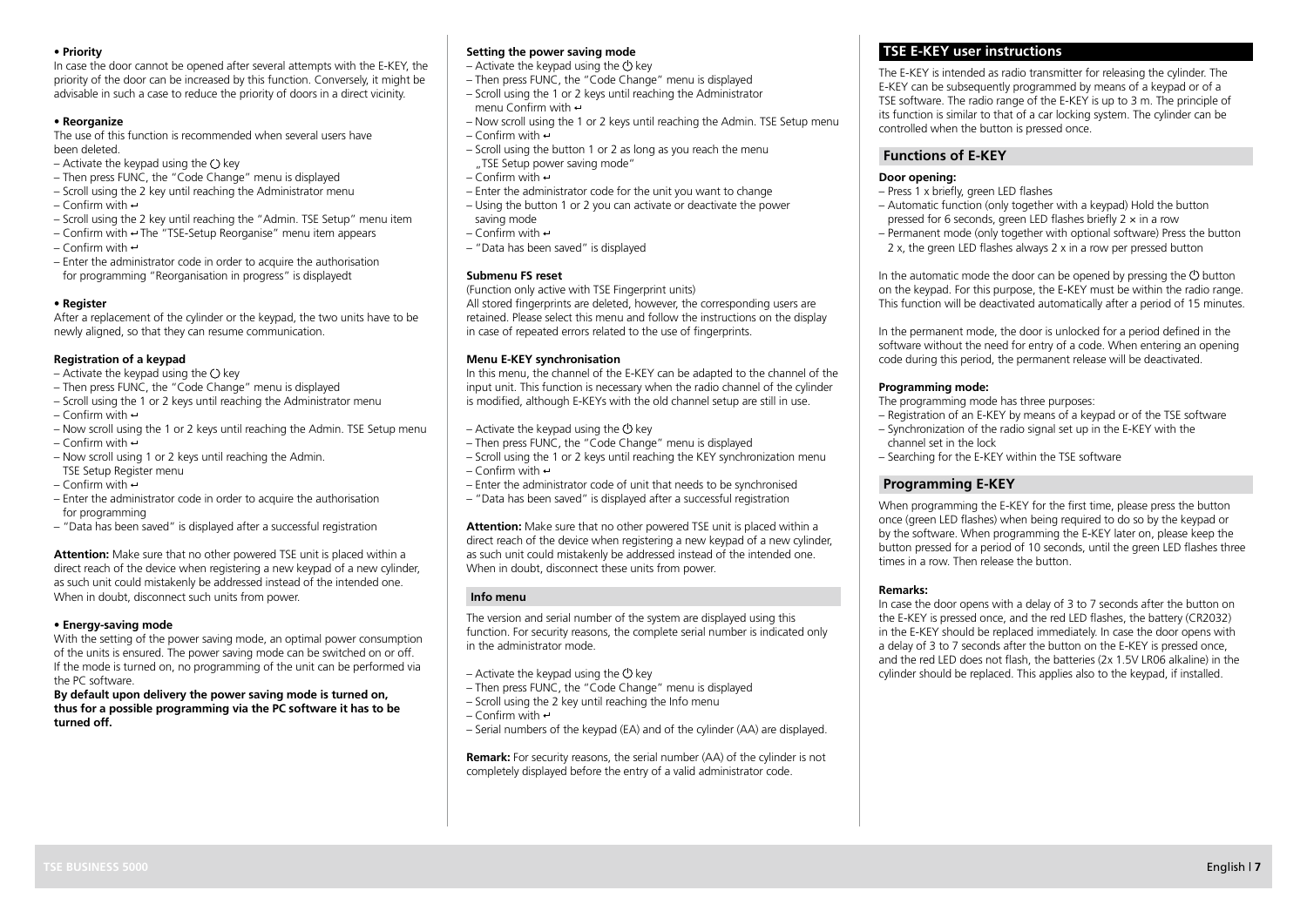# **E-KEY battery replacement**

**1** Open the housing cover by carefully forcing open the detent lugs.

- **2** Lift the silicon pad and replace the battery.
- **3** Clap the silicon pad back and close the cover.



# **Keypad installation**

The keypad is only included in TSE Business PINCODE and TSE Business FINGERPRINT sets

**Attention! Please remember that the keypad should not be attached to the door itself, otherwise it would transmit shocks when the door is being shut. The membrane affixed to the keypad rear side should not be sealed with glue and/or any other substance under any circumstances! Exchange of air must also be possible after the installation!**

- Determine the installation place for the keypad. For that purpose, enter the opening code (e.g. PIN code, fingerprint,  $\frac{1}{2}$ ) at the desired mounting place and check whether the lock opens.
- Place the keypad correspondingly.

You can then decide whether you want to glue the wall holder directly on the wall or whether you prefer having it screwed on. The slotted holes in the wall holder provide for an exact alignment.

If you decide for gluing the wall holder, please be sure to provide for clean surfaces free from fat, oil and silicon films and any other impurities. Remove completely the protective film from the included adhesive pads, attach all the pads on the wall holder and then press the whole firmly to the required position. When mounting in colder temperatures, please remember that the full adhesive force cannot be achieved before 72 hours in 20 °C, with warmth accelerating the process (e.g. in 65 °C, the full adhesive force will be achieved in one hour).

When gluing the holder plate on the colour sight protection film, the above described conditions relating to cleanliness of surfaces and firmness of the adhesive pad should be observed.



To provide for a bubble-free application of the colour sight protection film, please proceed as follows:

- Pour some water with a couple of drops of dishwashing detergent into a glass, stir it cautiously free of foam, and then use it to moisture gently the surface, on which the film is to be applied.
- $-$  At an edge, pull off the white protective sheet from 1 cm of film and straighten it out. To change the position, lift this surface carefully and attach it again as required.
- Then swipe the adhesive film, e.g. with a plastic spatula, out from the contact surface in the direction of protective sheet still attached.

**Attention!** Do not use more liquid than absolutely necessary.

- Slide the keypad in from above until the locking peg of the mounting plate engages into the keypad housing. In this way, the keypad is protected against undesired removal.
- Perform a function test of the unit with the door open. For this purpose, enter repeatedly a valid opening code (e.g. PIN code, fingerprint....).



# **Battery replacement for the keypad**

– Remove the housing cover on the bottom side by loosing the 2 screws (Torx 8).



– Pull the battery compartment lid downwards until it disengages and replace the batteries.



**When inserting the new batteries, be careful to observe the correct polarity as indicated on the housing.**



– To close the battery compartment, first press the battery compartment lid close to the screw holes to make them slide into the recesses, then snap the bottom side into position by pressing on it.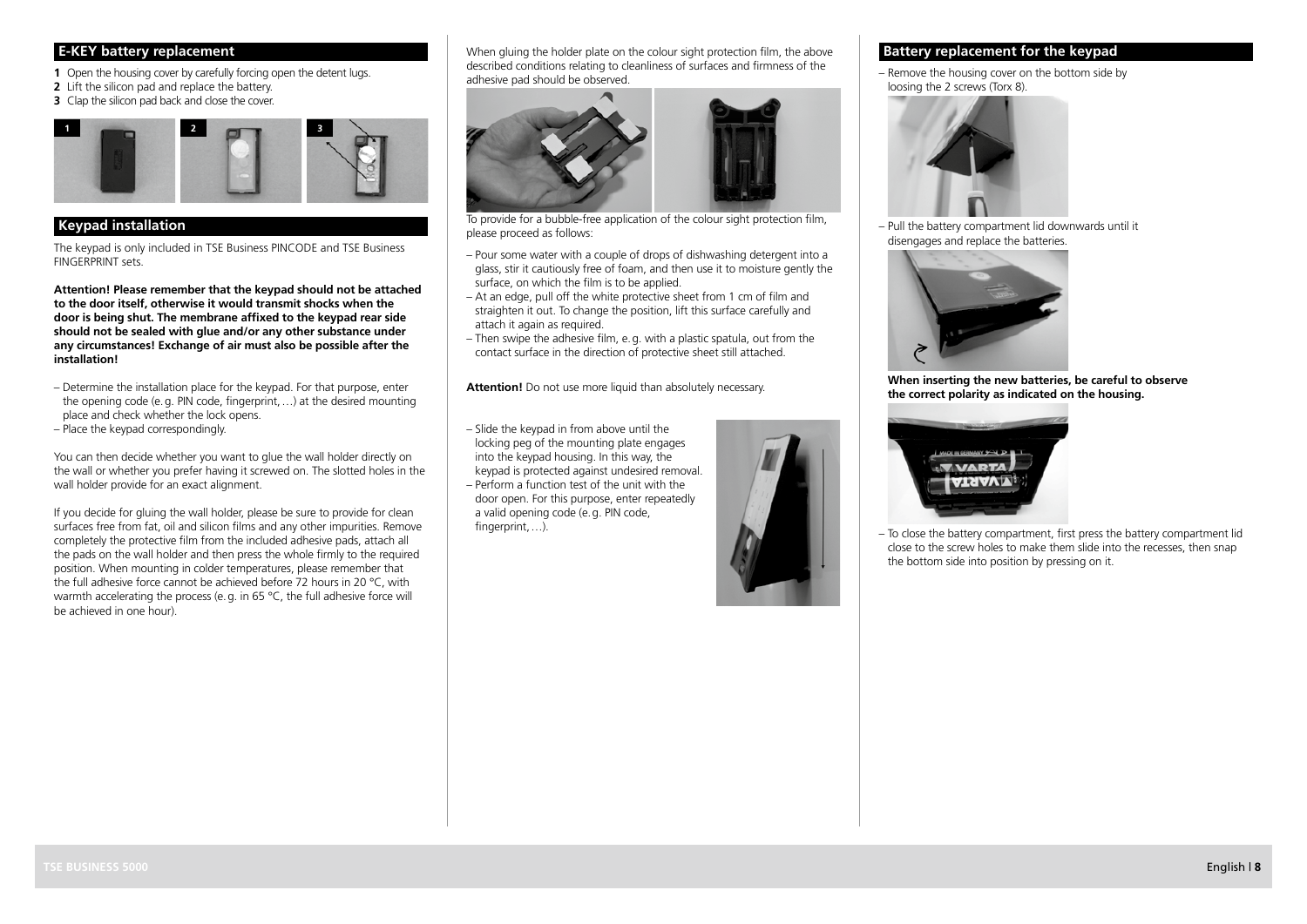

– Fasten the battery compartment lid with screws.



**Attention!** Make sure that no moisture enters the keypad when replacing the battery.

## **Cleaning instruction**

The surface finish of the keypad prevents adherence of impurities. Dust or dirt can be removed from the surfaces using a damp cloth. No alcohol-based detergents (spirit, SIDOLIN® etc.) or aggressive detergents (acetone etc.) may be used, as they can damage the surface or the sensor.

## **Assembly manual for TSE Cylinder**

The installation of the TSE cylinder is described below. Please read this Assembly Manual carefully before the assembly and then store it in at a safe place.

The cylinder has a special detent system, offering you a possibility of using the cylinder for doors with a thickness up to 120 mm (60/60 mm, measured at the central detent bolt). No prior adjustment is necessary.

#### **Attention:**

**Be careful to not bang the knob anywhere, as the knob can break in such case. The lock should not be greased or oiled.**

An incorporated locking screw in each knob is to fix the rotary knobs.

**Attention: Never pull the inner knob completely from the shaft, as this might cause damage to the electronics! The locking screw, which ensures the detent on the shaft, may be loosened only lightly and it always remains in the plastic knob, providing protection against pulling it out.**



#### **Remark**

The base size of the cylinder is 30 mm per side. When delivered, the cylinder is completely collapsed (the smallest door thickness). Before you insert the cylinder into the door, you should adjust it to your door thickness.

## **When installing the cylinder, proceed as follows:**

- **1** Take a rough measurement of the door thickness (incl. fittings) **2** Pull the outer knob from the shaft, move the inner knob over the
- detent system (spacing 2.85 mm) to the required dimension.

**Attention:** Never pull the inner knob completely from the shaft, as this might cause damage to the electronics!



**3** Depending on the door thickness, you can affix an appropriate adapter on the outer side, in order to improve the path for the emergency key.

## The following combinations are possible:

| Space detent bolt/ fitting<br>(mm) on the outer side | Adapter 1 | Adapter 2 |
|------------------------------------------------------|-----------|-----------|
| < 43                                                 |           |           |
| $44 - 53$                                            | Χ         |           |
| 54–60                                                |           |           |

*Tab. 1: Space detent bolt/mounting [mm] on the outer side and the required adapter*



**4** Move the TSE cylinder from inside to outside through the mortise lock into the door and then tighten the detent bolt.



**5** Shift the inner knob over the shaft until attaining the required dimension. Please make sure that the clearance between the rotary knob and the door mounting is at least 1 mm. Then fix the rotary knob using the hex key.